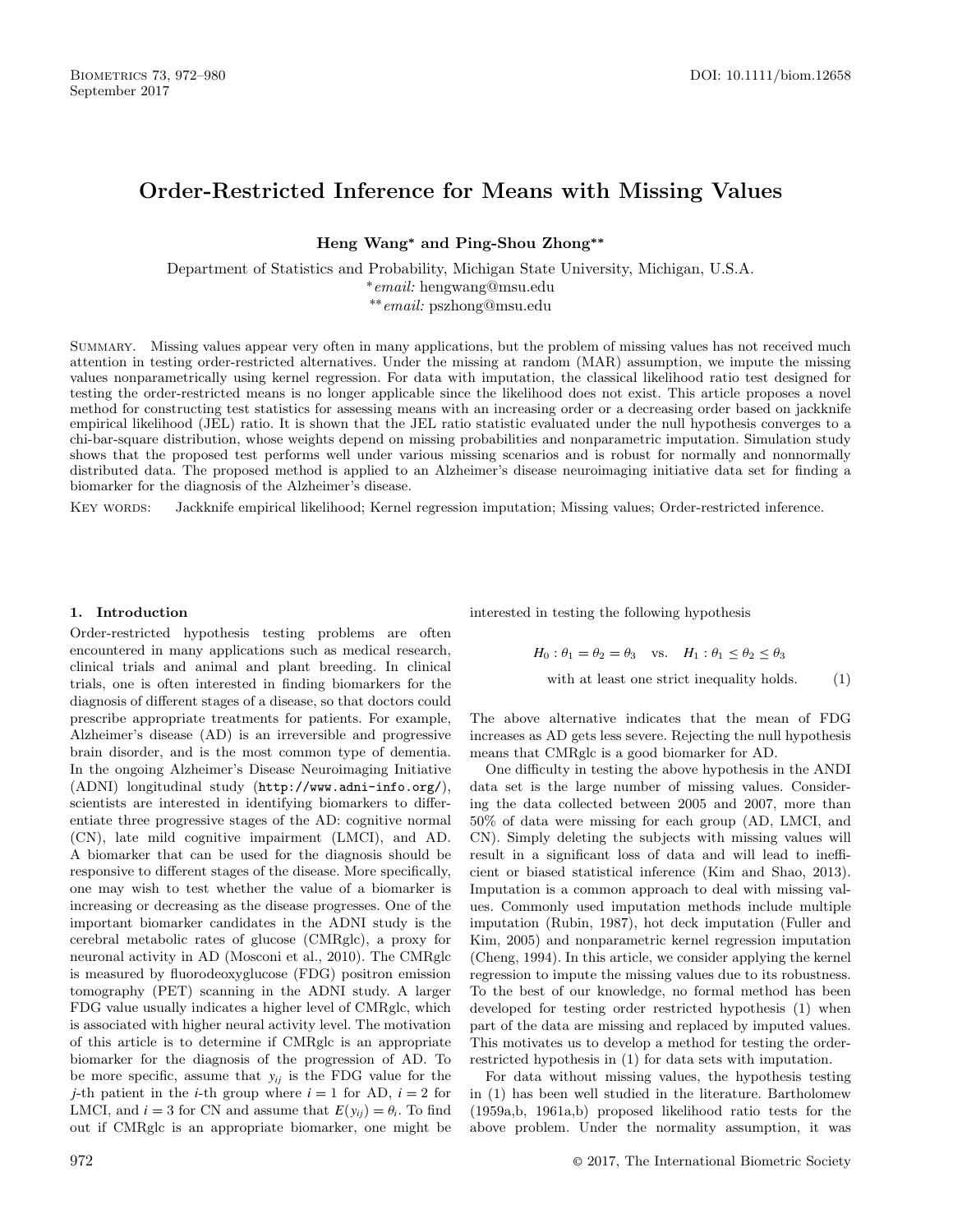shown that the likelihood ratio test statistic for monotonic alternatives follows a chi-bar-square distribution. Some of recent work on order-restricted inference using likelihood ratio test includes [Nettleton \(1999, 2009\).](#page-8-0) An excellent review on order-restricted inference can be found in [Sivapulle and Sen](#page-8-0) (2004). However, after the nonparametric imputation, the imputed data do not have a likelihood and hence the parametric likelihood ratio-based methods are not applicable. To relax the parametric distribution assumption in the likelihood ratio test, one could consider using empirical likelihood (EL) method, which is a nonparametric likelihood proposed by [Owen \(1988, 1990\)](#page-8-0) and does not need any parametric distribution assumption on the data. On one hand, for testing omnibus alternatives without order restrictions, EL has been applied to data with nonparametric imputation, which include [Wang and Rao \(2002\)](#page-8-0) and [Wang and Chen \(2009\).](#page-8-0) Both results show that the EL ratios for imputed data are asymptotically distributed as a linear combination of chisquares rather than a standard chi-square distribution. On the other hand, for testing order restricted alternatives without missing values, [El Barmi \(1996\) i](#page-8-0)ngeniously applied EL method to construct test statistics. Without assuming a specific distribution for data, they have shown that the EL ratio test statistic has the same asymptotic chi-bar-square distribution as the parametric likelihood ratio test statistic. Recently, [Davidov et al. \(2010, 2014\)](#page-8-0) applied EL to order-restricted semi-parametric inference. However, all the above mentioned procedures either fail to consider order-restricted alternatives or do not consider the problem of missing values. Thus, we are not able to apply the existing procedures to the ANDI study.

A major obstacle that prevents the extension of EL to test order-restricted alternatives for data with nonparametric imputation is the difficulty in obtaining the asymptotic distribution of the test statistic. In order to obtain the asymptotic distribution of the EL-based test statistic for order-restricted alternatives, one of the key steps is to show the asymptotic independence between the projected EL statistics and the event of the projection. However, we find that the asymptotic independence can not be established for the EL-based methods. Therefore, it is difficult to obtain the asymptotic distribution of the EL-based methods.

This article introduces a novel Jackknife EL (JEL) ratio method for testing hypothesis (1). JEL was first introduced by [Jing et al. \(2009\) to](#page-8-0) overcome the computation difficulty in EL due to the nonlinear estimating equations. In this article, we extend the use of JEL to test order-restricted alternatives for data with nonparametric imputation. We found that, under the null hypothesis, the proposed JEL ratio statistics still have a chi-bar-square distribution. But the weights of the chi-bar-square distribution depend on missing probabilities and nonparametric imputation. The result is valuable in the following two aspects. First, by combining the EL and Jackknife pseudo values, deriving the asymptotic distribution of JEL ratio statistic becomes feasible, which turns out to be asymptotically chi-bar-square distribution; Second, it provides a simple and formal procedure for testing orderrestricted hypothesis for data with nonparametric imputation, which has not been considered in the existing literature.

The rest of this article is organized as follows. In Section 2, we introduce the basic setup and the problem of interest.

JEL ratio statistic is presented in Section 3. The asymptotic null distribution is provided in Section 4. Extensive simulation studies are provided in Section 5. In Section 6, we applied our proposed procedure to the ADNI data set mentioned at the beginning of the introduction. Some concluding remarks are given in Section 7. All the technical details and additional simulation results are relegated to the web-based supplementary material.

# **2. Basic Setting and Hypothesis of Interest**

Let  $y_{ii}$  be the univariate quantitative measurement for the  $i$ -th subject in the *i*-th group, where  $i = 1, \ldots, k$  and  $j = 1, \ldots, n_i$ . Let  $\delta_{ij}$  be the indicator of nonmissingness such that  $\delta_{ij} = 1$ if  $y_{ij}$  is observed and  $\delta_{ij} = 0$  if  $y_{ij}$  is missing. In this study, we assume missing at random (MAR), which assumes that, given a *d*-dimensional covariate  $x_{ij}$ ,  $y_{ij}$  is independent of the non-missing indicator  $\delta_{ij}$ , that is,

$$
P(\delta_{ij}=1|\mathbf{x}_{ij},\mathbf{y}_{ij})=P(\delta_{ij}=1|\mathbf{x}_{ij}):=R_i(\mathbf{x}_{ij}).
$$

We use the triplet  $(y_{ij}, x_{ij}, \delta_{ij})$  to denote all the data we observed for the *j*-th individual within the *i*-th group,  $i =$  $1, \ldots, k, j = 1, \ldots, n_i$ . We impute the missing value nonparametrically using a nonparametric regression [\(Cheng, 1994;](#page-8-0) Wang and Rao, 2002; Zhong and Chen, 2014). Specifically, we replace the missing values *yij* by the Nadaraya–Watson (NW) estimator  $\hat{m}_i(\mathbf{x}_{ij})$  for  $m_i(\mathbf{x}_{ij}) = E(y_{ij}|\mathbf{x}_{ij})$ , where  $\hat{m}_i(\mathbf{x}_{ij})$ is defined by

$$
\hat{m}_i(\mathbf{x}_{ij}) = \frac{\sum_{j'=1, j'\neq j}^{n_i} \delta_{ij'} y_{ij'} K_{h_i}(\mathbf{x}_{ij}, \mathbf{x}_{ij'})}{\sum_{j'=1, j'\neq j}^{n_i} \delta_{ij'} K_{h_i}(\mathbf{x}_{ij}, \mathbf{x}_{ij'})}.
$$
(2)

Here,  $K_{h_i}(\mathbf{x}_{ij}, \mathbf{x}_{ij'}) = h_i^{-d} K\{(\mathbf{x}_{ij} - \mathbf{x}_{ij'})/h_i\}$ , and *K* is a kernel function and *hi*'s are bandwidths. When the dimension of covariates *d* is large, the NW imputation might be affected by the curse of dimensionality. In this case, we propose to use a nonparametric additive regression model to perform the nonparametric imputation. The details of the extension and some simulation experiments are provided in the web Appendix C of the web-based supplementary material.

Suppose  $y_{ij}$ 's are independent identically distributed (IID) random variables generated from some distribution  $\mathcal{F}_i$  (*i* = 1,...,k). Assume  $\theta_i = E(y_{ij})$   $(j = 1, \ldots, n_i)$  is the mean value for the measurements *yij* 's from the *i*-th group. The aim of this article is to test

$$
H_0: \theta_1 = \theta_2 = \dots = \theta_k \quad \text{vs.} \quad H_1: \theta_1 \le \theta_2 \le \dots \le \theta_k
$$
  
with at least one strict inequality holds, (3)

when the missing responses are imputed using the nonparametric kernel regression.

#### **3. Jackknife EL Ratio Statistics**

We consider JEL ratio statistics for testing (3). To this end, we first define the pseudo-values for estimating  $\theta_i$ 's. Based on the observed  $y_{ij}$ 's with  $\delta_{ij} = 1$  and the imputed  $\hat{m}_i(\mathbf{x}_{ij})$ 's when  $\delta_{ij} = 0$  (*i* = 1, ..., *k*; *j* = 1, ..., *n<sub>i</sub>*), a consistent estimate of the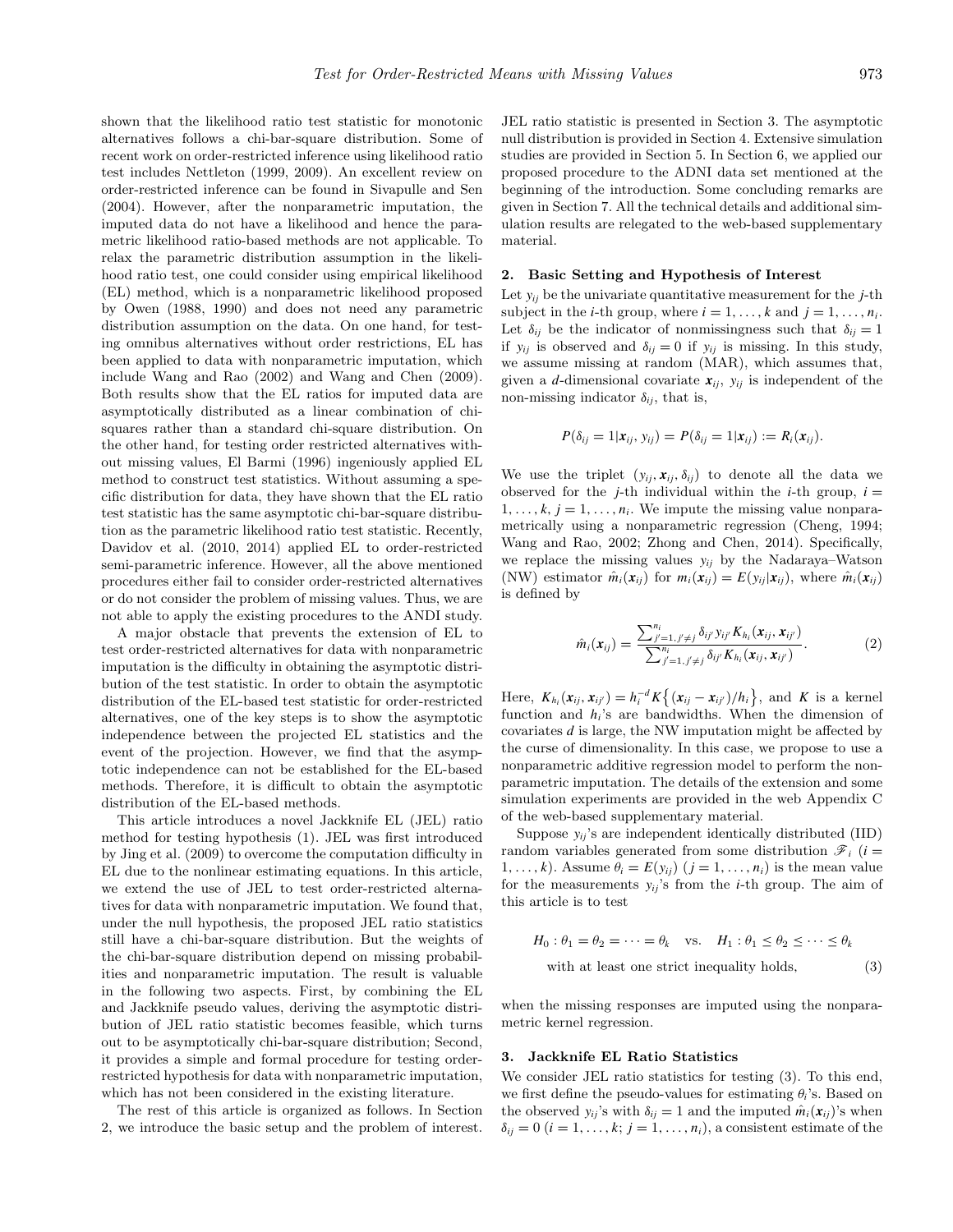group mean  $\theta_i$  is

$$
\hat{\theta}_i = \frac{1}{n_i} \sum_{j=1}^{n_i} \{\delta_{ij} y_{ij} + (1 - \delta_{ij}) \hat{m}_i(\mathbf{x}_{ij})\} \text{ for } i = 1, ..., k. \tag{4}
$$

Let  $\tilde{y}_{ij}$  be the response after imputation, that is,  $\tilde{y}_{ij} = y_{ij}$  if  $\delta_{ij} = 1$ , and  $\tilde{y}_{ij} = \hat{m}_i(\mathbf{x}_{ij})$  if  $\delta_{ij} = 0$ . Then  $\hat{\theta}_i = \sum_{j=1}^{n_i} \tilde{y}_{ij}/n_i$  is an average of the response after imputation.

Following [Zhong and Chen \(2014\)](#page-8-0), we define jackknife pseudo-values  $v_{ij}$ 's as  $v_{ij} = n_i \hat{\theta}_i - (n_i - 1) \hat{\theta}_i^{(-j)}$ ,  $i = 1, ..., k$ ,  $j = 1, \ldots, n_i$ , where  $\hat{\theta}_i^{(-j)}$  is the estimate for  $\theta_i$  defined by (4) without using the *j*-th subject in the *i*-th group. If no missing value exists, it is clear that  $v_{ij} = \tilde{y}_{ij} = y_{ij}$ . However, if missing values exist,  $v_{ij}$  is not always equal to  $\tilde{y}_{ij}$ , which shows the impact of missing values on the pseudo-values. Specifically, if *j* corresponds to  $\delta_{ij} = 0$ ,  $v_{ij}$  is asymptotically the same as  $\tilde{y}_{ij} = \hat{m}_i(x_{ij})$ . But if *j* corresponds to  $\delta_{ij} = 1$ ,  $v_{ij}$ is asymptotically the same as  $y_{ij} + e_n(x_{ij})$  but not the same as  $\tilde{y}_{ij} = y_{ij}$ , where  $e_n(\mathbf{x}_{ij}) = \{(n_i - 1)G(\mathbf{x}_{ij})\}^{-1} \sum_{l=1, l \neq j}^{n_i} (1 \delta_{ij}$ ) $\delta_{il}K_{h_i}(x_{il}, x_{ij})\{y_{ij} - m_i(x_{ij})\}\$  and  $G(x) = E\{\delta_{ij'}K_{h_i}(x, x_{ij'})|x\}.$ The adjustment term  $e_n(x_{ij})$  is important, which makes the pseudo-values  $v_{ii}$ 's different from the imputed responses  $\tilde{v}_{ii}$ 's.

The JEL function for  $\theta_i$  is defined ([Jing et al., 2009; Zhong](#page-8-0) and Chen, 2014) as

$$
\mathcal{L}(\theta_i) = \max_{p_{ij}} \Bigg\{ \prod_{j=1}^{n_i} p_{ij} : p_{ij} > 0, \ j = 1, \dots, n_i,
$$

$$
\sum_{j=1}^{n_i} p_{ij} = 1, \ \sum_{j=1}^{n_i} p_{ij} v_{ij} = \theta_i \Bigg\}.
$$

Using the standard derivation, for a given  $\theta_i$ , it can be shown that the maximization of  $\mathcal{L}(\theta_i)$  is achieved at  $\hat{p}_{ij} = n_i^{-1} \{1 +$  $\lambda_i(\theta_i)(v_{ij} - \theta_i)\}^{-1}$  for  $j = 1, \ldots, n_i$ , where  $\lambda_i(\theta_i)$ 's are Lagrange multipliers satisfying  $\sum_{j=1}^{n_i} (v_{ij} - \theta_i) / \{1 + \lambda_i(\theta_i)(v_{ij} - \theta_i)\} = 0.$ Therefore, the log-JEL function for  $\theta_i$  is

$$
\ell_i(\theta_i) = -\sum_{j=1}^{n_i} \log\{1 + \lambda_i(\theta_i)(v_{ij} - \theta_i)\} - n_i \log(n_i).
$$

Because the *k* samples are independent, the log-JEL function for  $\boldsymbol{\theta} = (\theta_1, \theta_2, \dots, \theta_k)^T$  is  $\ell(\boldsymbol{\theta}) = \sum_{i=1}^k \ell_i(\theta_i)$ . Then the log-JEL ratio statistic for testing  $H_0$  against  $H_1$  in equation (3) is

$$
\log R_n = \max_{H_0} \ell(\theta_1, ..., \theta_k) - \max_{H_1} \ell(\theta_1, ..., \theta_k)
$$
  
= 
$$
\min_{H_1} \sum_{i=1}^k \sum_{j=1}^{n_i} \log\{1 + \lambda_i(\theta_i)(v_{ij} - \theta_i)\}
$$
  
- 
$$
\min_{H_0} \sum_{i=1}^k \sum_{j=1}^{n_i} \log\{1 + \lambda_i(\theta_i)(v_{ij} - \theta_i)\}.
$$

It follows that the test statistic for testing  $H_0$  versus  $H_1$  can be defined as  $\Lambda_n = -2 \log R_n$ .

Next, we wish to make the JEL ratio test (JELRT) statistic  $\Lambda_n$  more explicitly computable. Under the null space  $H_0: \theta_1 = \theta_2 = \cdots = \theta_k$ ,  $\theta_i$ 's have a common value  $\theta_0$ , which can be estimated by the maximum JEL estimator (MJELE)  $\ddot{\theta}_0$ , where

$$
\hat{\theta}_0 = \arg \min_{\theta_0} \sum_{i=1}^k \sum_{j=1}^{n_i} \log\{1 + \lambda_i(\theta_0)(v_{ij} - \theta_0)\}.
$$

The corresponding  $\hat{\lambda}_i := \lambda_i(\hat{\theta}_0)$  satisfies  $\sum_{j=1}^{n_i} (\nu_{ij} - \hat{\theta}_0)/\{1 + \hat{\theta}_i\}$  $\hat{\lambda}_i(\nu_{ij} - \hat{\theta}_0)$ } = 0*.* Similar to [Qin and Lawless \(1995\),](#page-8-0) it can be shown that in a neighborhood of the true value of  $\theta_0$ , there almost surely exists a unique minimizer  $\hat{\theta}_0$  that minimizes the objective function  $-\ell(\theta)$ .

To obtain MJELE under the alternative space  $H_1: \theta_1 \leq$  $\theta_2 \leq \cdots \leq \theta_k$ , we introduce Lagrange multipliers  $\alpha_1, \ldots, \alpha_{k-1}$ and define a new function  $f(\theta_1,\ldots,\theta_k,\alpha_1,\ldots,\alpha_{k-1})=$  $-\ell(\theta_1,\ldots,\theta_k)-\sum_{i=1}^{k-1}\alpha_i(\theta_{i+1}-\theta_i)$ . Then the minimizer  $\theta_i$ 's  $(i = 1, \ldots, k)$  and  $\alpha_j$ 's  $(j = 1, \ldots, k - 1)$  of the function  $f$  satisfy the following Karush–Kuhn–Tucker conditions:

$$
-\frac{\partial \ell(\boldsymbol{\theta})}{\partial \theta_i} + \alpha_i - \alpha_{i-1} = 0, \ \alpha_j(\theta_{j+1} - \theta_j) = 0, \text{ and } \alpha_j \ge 0,
$$

where  $\alpha_0 = 0$  and  $\alpha_k = 0$ . There are  $2k - 1$  equations in the above estimating equations. Denote the minimizer for  $\theta_1, \ldots, \theta_k$  as  $\theta_1, \ldots, \theta_k$ , and they are the MJELE's for  $\theta_1, \ldots, \theta_k$ under  $H_1$ . Similar to the null case, the corresponding solutions for  $\lambda_i$ 's under  $H_1$  are defined as  $\tilde{\lambda}_i := \lambda_i(\tilde{\theta}_i)$ . Therefore, the JEL ratio test statistic for  $H_0$  versus  $H_1$  is

$$
\Lambda_n = 2\sum_{i=1}^k \sum_{j=1}^{n_i} \left[ \log\{1 + \hat{\lambda}_i(\nu_{ij} - \hat{\theta}_0)\} - \log\{1 + \tilde{\lambda}_i(\nu_{ij} - \tilde{\theta}_i)\} \right].
$$

#### **4.** Asymptotic Null Distribution of  $\Lambda_n$

In this section, we present the asymptotic distribution of  $\Lambda_n$  under the  $H_0$ . For convenience, we rewrite the alternative hypothesis as  $H_1: A\theta \leq 0$  where  $A = (\mathbf{a}_1, \ldots, \mathbf{a}_{k-1})^T$  is a  $(k-1) \times k$  matrix and  $\mathbf{a}_l = (0, \ldots, 0, 1, -1, 0, \ldots, 0)^T$  (1 ≤  $l \leq k - 1$ ) is a *k*-dim vector whose *l* and  $l + 1$  components are 1 and  $-1$ , respectively. Let  $\mathscr F$  be the collection of all the subsets of  $\{1, \ldots, k-1\}$  and  $\pi$  be any set in  $\mathscr F$  with cardinality  $|\pi| \leq k - 1$ . Define  $A(\pi)$  as a submatrix of A with rows determined by the set  $\pi$ . So  $A(\pi)$  is a  $|\pi| \times k$  matrix. For example, if  $k \geq 3$  and  $\pi_0 = \{1, 2\}$ ,  $A(\pi_0)$  is defined as  $A(\pi_0) = (\mathbf{a}_1, \mathbf{a}_2)^T$ . Now, denote the  $\theta(\pi)$  as the MJELE of  $\theta$  under the constraints  $H_1(\pi) : A(\pi)\theta = 0$ . Meanwhile, define  $\Lambda_n(\pi)$  as the JELRT for testing  $H_0$  versus  $H_1(\pi)$ . Specifically,

$$
\Lambda_n(\pi) = 2 \sum_{i=1}^k \sum_{j=1}^{n_i} \left[ \log\{1 + \hat{\lambda}_i(\nu_{ij} - \hat{\theta}_0)\} - \log\{1 + \tilde{\lambda}_i(\pi)(\nu_{ij} - \tilde{\theta}_i(\pi))\} \right].
$$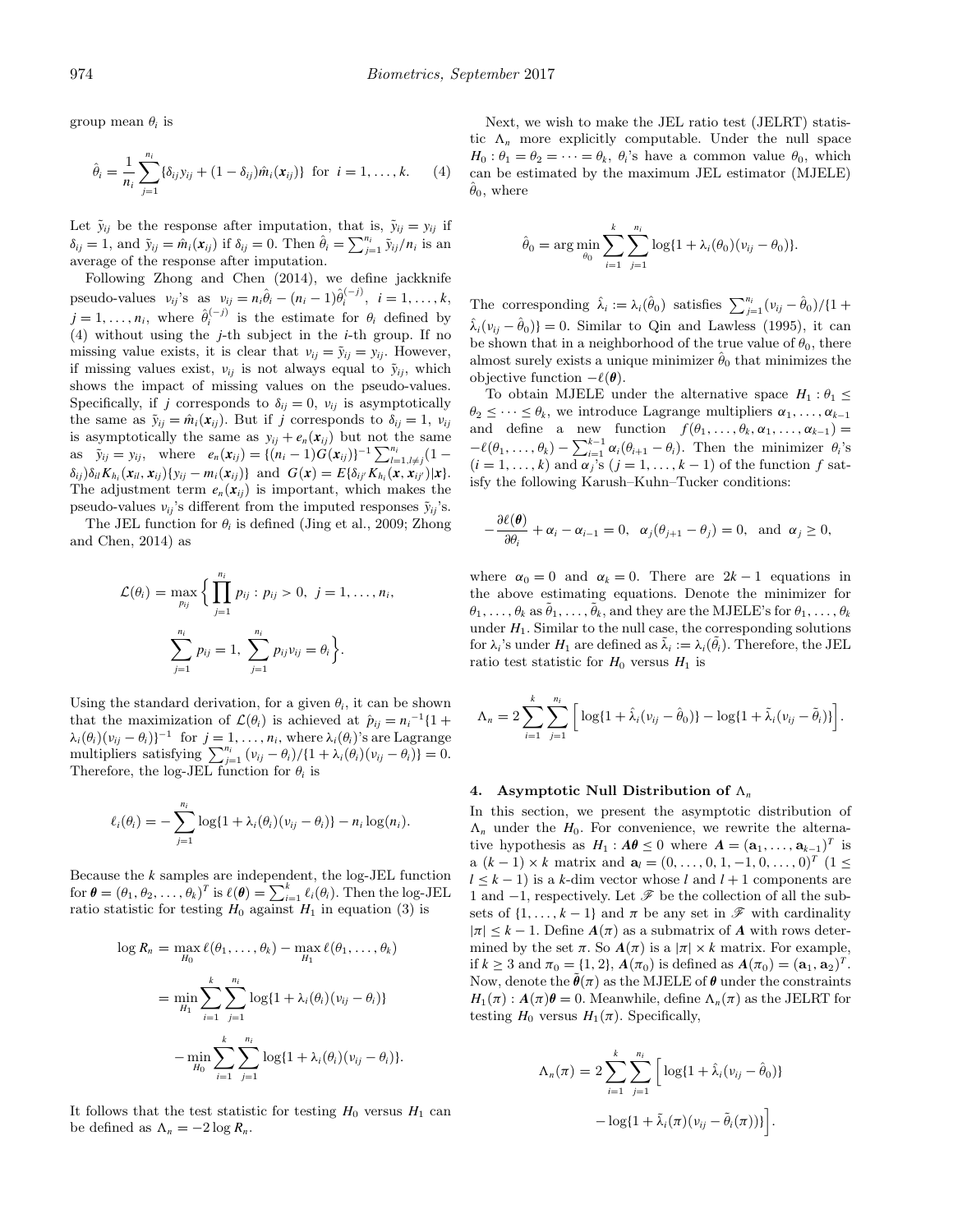According to [El Barmi \(1996\)](#page-8-0) or [Wollan and Dykstra](#page-8-0) (1986),  $\hat{\theta}$  equals  $\hat{\theta}(\pi)$  for one specific  $\pi \in \mathscr{F}$ . This implies that, for any *t*,

$$
P(\Lambda_n \ge t) = \sum_{\pi \in \mathscr{F}} P\{\Lambda_n \ge t | \tilde{\theta} = \tilde{\theta}(\pi)\} P\{\tilde{\theta} = \tilde{\theta}(\pi)\}
$$

$$
= \sum_{\pi \in \mathscr{F}} P\{\Lambda_n(\pi) \ge t | \tilde{\theta} = \tilde{\theta}(\pi)\} P\{\tilde{\theta} = \tilde{\theta}(\pi)\}, \quad (5)
$$

where the second equality is true due to the fact that  $\Lambda_n =$  $\Lambda_n(\pi)$  under the condition  $\tilde{\theta} = \tilde{\theta}(\pi)$ . The equation (5) is the key for obtaining the asymptotic distribution of  $\Lambda_n$  under  $H_0$ . Combining equation (5) with the following Theorems 1 and 2, we can obtain the asymptotic distribution of  $\Lambda_n$ .

Denote  $N = \sum_{i=1}^{k} n_i$  as the total of the sample sizes and the proportion as  $\rho_i = \lim_{N \to \infty} n_i/N$ . Assume that  $\rho_i$  is a positive constant.

THEOREM 1. Under conditions  $(C1)$ – $(C4)$  in the web Appendix A of the supplementary material, we have  $\lim_{N\to\infty} P\{\Lambda_n(\pi) \geq t | \tilde{\boldsymbol{\theta}} = \tilde{\boldsymbol{\theta}}(\pi)\} = P(\chi_{k-1-|\pi|}^2 \geq t)$  where  $\chi_{k-1-|\pi|}^2$ <br>denotes a chi-square distribution with degrees of freedom  $k - 1 - |\pi|$ .

The proof of Theorem 1 is provided in the web Appendix A of the supplementary material. Theorem 1 implies that the event  $\{\Lambda_n(\pi) > t\}$  is asymptotically independent of the event  ${\bar{\theta}} = {\bar{\theta}}(\pi)$ . Moreover, the asymptotic distribution of  $\Lambda_n(\pi)$  is a chi-square distribution with degrees of freedom  $k - 1 - |\pi|$ . The results in Theorem 1 have shown to be true for EL ratio statistics for data without missing values ([El Barmi, 1996\).](#page-8-0) Our results indicate that such results also hold for JEL ratio statistics for data with nonparametric imputation.

REMARK 1. The asymptotic distribution of the test statistic  $\Lambda_n$  crucially depends on the asymptotic independence between  ${\Lambda_n(\pi) \geq t}$  and  ${\bar{\theta} = \tilde{\theta}(\pi)}$ . However, the asymptotic independence does not hold for EL-based test statistics. A detailed discussion of this point is provided in the web Appendix B of the supplementary material.

Combining Theorem 1 with equation (5), we have

$$
\lim_{N\to\infty} P(\Lambda_n \ge t) = \lim_{N\to\infty} \sum_{\pi \in \mathscr{F}} P\{\tilde{\boldsymbol{\theta}} = \tilde{\boldsymbol{\theta}}(\pi)\} P(\chi_{k-1-|\pi|}^2 \ge t). \tag{6}
$$

In the following Theorem 2, we evaluate the asymptotic probability of the event  $\{\tilde{\theta} = \tilde{\theta}(\pi)\}$ . To this end, we define some notation. For  $i = 1, ..., k$ , let  $\sigma_i^2 = E{\lbrace \sigma_i^2(\mathbf{x})/R_i(\mathbf{x}) \rbrace} + \sigma_i^2$  $Var{m_i(\mathbf{x})}$ , where  $\sigma_i^2(\mathbf{x}) = Var(y_{ij}|\mathbf{x})$ ,  $E(y_{ij}|\mathbf{x}) = m_i(\mathbf{x})$  and  $R_i(x)$  are the conditional missing probability defined in Section 2.1. Define  $V = \text{Diag}(\sigma_1^2/\rho_1, \ldots, \sigma_k^2/\rho_k)$ . If  $\pi = \emptyset$ , define  $p_1(\pi) = P\{\text{MVN}(0, \Sigma_1(\pi)) \geq 0\}$  and  $p_2(\pi) = 1$ , where MVN represents a multivariate normal distribution and  $\Sigma_1(\pi)$  = *AVA<sup>T</sup>*. For any  $\pi \neq \emptyset$  and  $\pi \neq \{1, ..., k-1\}$ , define  $p_1(\pi) =$  $P{\text{MVN}(0, \Sigma_1(\pi)) \ge 0}$  and  $p_2(\pi) = P{\text{MVN}(0, \Sigma_2(\pi)) \ge 0}$ where  $\Sigma_1(\pi) = {A(\pi)VA^T(\pi)}^{-1}$  and  $\Sigma_2(\pi) = A(\pi^c)(V VA^{T}(\pi)\Sigma_{1}(\pi)A(\pi)V$ <sup>*T*</sup> ( $\pi^{c}$ ), where  $\pi^{c}$  is the complement set of *π*.

THEOREM 2. Under conditions  $(C1)$ – $(C4)$  in the web Appendix A of the supplementary material, for any  $\pi \neq$  $\{1,\ldots,k-1\}$ , we have  $\lim_{N\to\infty} P\{\tilde{\theta} = \tilde{\theta}(\pi)\} = p_1(\pi)p_2(\pi)$ , where  $p_1(\pi)$  and  $p_2(\pi)$  are defined above. Moreover, the JEL ratio statistic  $\Lambda_n$  has the following asymptotic distribution under  $H_0$ ,

$$
\lim_{N \to \infty} P(\Lambda_n \ge t) = \sum_{j=0}^{k-1} w_j P(\chi_{k-1-j}^2 \ge t), \tag{7}
$$

 $where \t w_j = \sum_{|\pi|=j} p_1(\pi) p_2(\pi) \text{ for } 0 \leq |\pi| = j < k-1 \text{ and}$  $w_{k-1} = 1 - \sum_{j=1}^{k-2} w_j$ .

The asymptotic results in Theorem 2 seem to be similar to the results obtained for likelihood ratio statistics and EL ratios for data without imputations in [El Barmi \(1996\).](#page-8-0) But they are actually different distributions since the weights in the chi-bar-square distribution are different from that in [El](#page-8-0) Barmi (1996). Due to missing values, the weights  $w_j$  in equation (7) depend on  $\sigma_i^2$ 's, which is a function of the missing probabilities  $R_i(x)$  and variances of the conditional mean of the imputed values  $m_i(x)$ . For different imputation methods, the asymptotic variances of pseudo values are different. As a result, the asymptotic distributions of the JEL test statistics are different if different imputation methods are applied. Similar phenomena have been found by [Wang and Rao \(2002\),](#page-8-0) and [Wang and Wang \(2006\).](#page-8-0) They demonstrated that the asymptotic distributions of EL ratio statistics for testing the omnibus alternatives are different for data with parametric and nonparametric imputation. In the ideal case, if the missing probability is  $0, \sigma_i^2 = \text{Var}(y_{ij})$ , then our result is the same as that obtained in [El Barmi \(1996\).](#page-8-0) Moreover, our result is derived for the JEL ratios rather than the EL ratios. If the EL ratio is used, the asymptotic distribution would be very difficult to obtain as we discussed in Remark 1.

Let us consider a special case with  $k = 3$ ,  $n_1 = n_2 = n_3 = n$ and  $\sigma_1^2 = \sigma_2^2 = \sigma_3^2 = \sigma^2$ . Then  $V = \text{Diag}(3\sigma^2, ..., 3\sigma^2)$ . If  $\pi =$ ∅, it can be checked that

$$
AVA^{T} = 3\sigma^{2} \begin{pmatrix} 2 & -1 \\ -1 & 2 \end{pmatrix}.
$$

As a result,  $p_1(\pi) = 1/6$  and  $w_0 = 1/6$ . If  $\pi = \{1\}$  or  $\pi = \{2\}$ , then it can be easily shown that  $p_1(\pi) = p_2(\pi) = 1/2$ . Then,  $w_1 = 1/4 + 1/4 = 1/2$ . Thus,  $w_2 = 1 - w_0 - w_1 = 1/3$ . In this case, the null distribution of the JEL ratio test statistic follows a chi-bar-square distribution, that is,  $\bar{\chi}^2 = (1/6)\chi_2^2 +$  $(1/2)\chi_1^2 + (1/3)\chi_0^2$ , where  $\chi_0^2$  is the degenerate random variable taking value 0. In this case, we reject the null hypothesis if  $\Lambda_n > \bar{\chi}^2_\alpha$ , where  $\bar{\chi}^2_\alpha$  is the upper *α*-quantile of  $\bar{\chi}^2$  distribution. In general case, the weights  $w_j$ 's do not have a simple form. The *α*-quantile of the chi-bar-square distribution can be obtained by using simulation.

# **5. Simulation Study**

In this section, we present a series of simulation studies designed to demonstrate finite sample performance of the proposed JEL ratio test. Additional simulation results are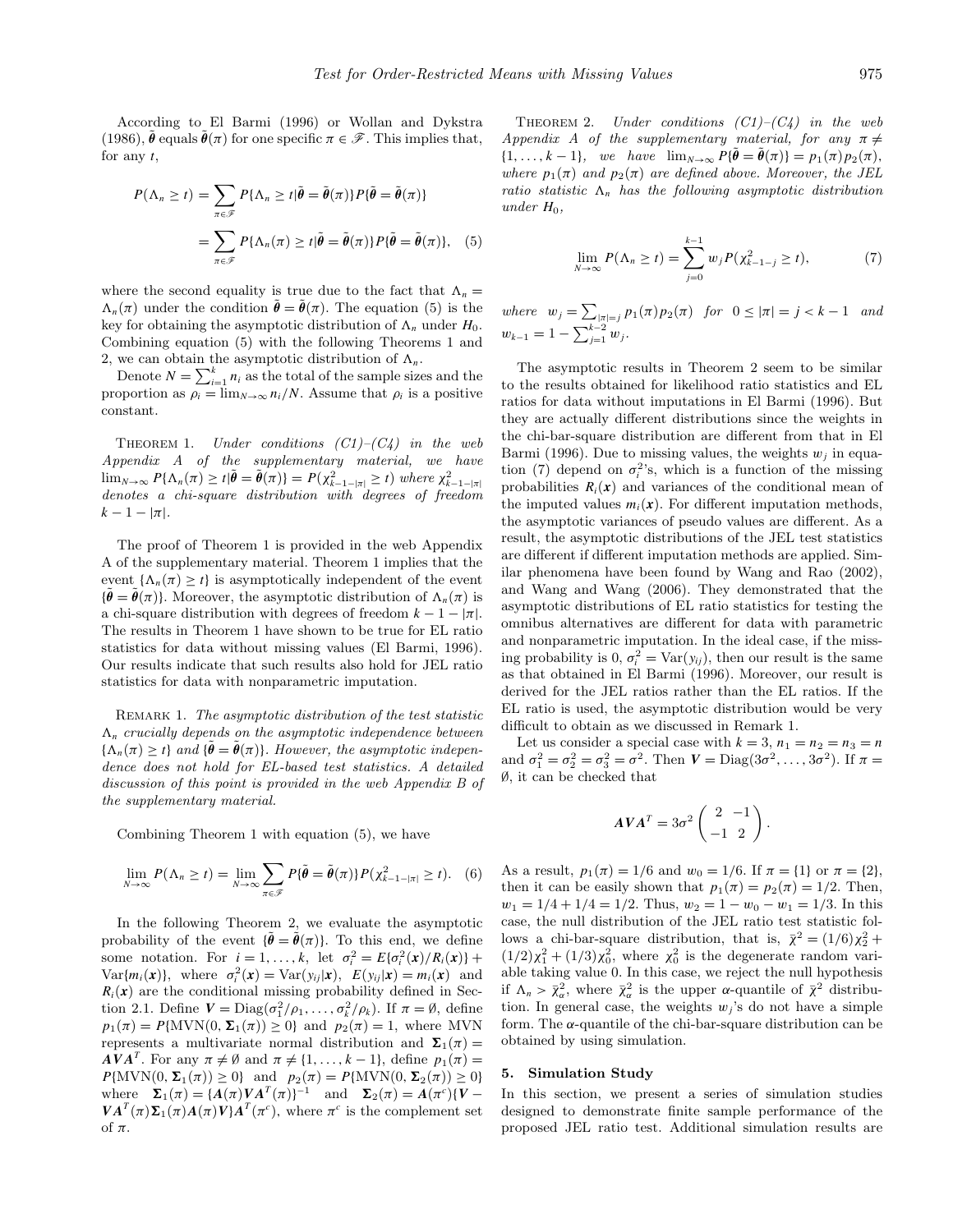presented in the web Appendix D of supplementary material, where we compared the proposed method with a test based on the asymptotic normality of  $\hat{\theta}$ <sup>'</sup>s and a JEL ratio test using parametric imputation.

We simulated independent random variables  $y_{ij}$  from normal distribution with mean  $\theta_i + ax_{ii}$  and variance 1 for three groups  $(i = 1, 2 \text{ and } 3)$  and  $j = 1, \ldots, n_i$ . The nonmissing indicators  $\delta_{ij}$  were generated from a Bernoulli distribution with mean  $p_{ij}$  where  $p_{ij} = \exp(t_{ij})/(1 + \exp(t_{ij}))$  and  $t_{ij} = b_0 + 2x_{ij}$ . The covariates  $x_{ij}$  were generated from the standard normal.

First, we considered a balanced case where the sample sizes  $n_i$   $(i = 1, 2, 3)$  were the same across three treatment groups (i.e.,  $n_1 = n_2 = n_3 = n$ ). In addition, we assumed  $b_0$  to be the same among three groups. In the simulation, we chose  $n =$ 100, 200, and 400. To check the impact of missing values, two values for  $b_0$  were used. Specifically,  $b_0 = 0.5$  and 1 were used. When  $b_0 = 0.5$ , the missing probability was around 43%. When  $b_0 = 1$ , the missing probability was around 35%. For the balanced case, according to the special case discussed after Theorem 2, the null distribution of the JEL ratio test statistic follows a chi-bar-square distribution, that is  $\bar{\chi}^2 = (1/6)\chi_2^2 +$  $(1/2)\chi_1^2 + (1/3)\chi_0^2$ .

For evaluating the empirical size of the proposed test, we set  $\theta_1 = \theta_2 = \theta_3 = 0$  under the null hypothesis. For evaluating the power of the test, we designed three alternative scenarios satisfying  $\theta_1 < \theta_2 < \theta_3$ : scenario A:  $\theta_1 = 0$ ,  $\theta_2 = 0.125$ ,  $\theta_3 = 0.25$ ; scenario B:  $\theta_1 = 0, \theta_2 = 0.25, \theta_3 = 0.5$ ; and scenario C:  $\theta_1 =$  $0, \theta_2 = 0.5, \theta_3 = 1$ . All the simulation results reported in this section were based on 1000 simulation replicates. The nominal level was 0.05 for all the tests.

To demonstrate the impact of imputation on the existing methods for testing order restricted hypothesis, we compared the proposed method with the likelihood ratio (LR) test ([Bartholomew, 1961a\)](#page-8-0) and the EL ratio test [\(El Barmi, 1996\)](#page-8-0) without considering the missing values. Namely, we applied the LR test and EL ratio test by considering the imputed values as observed data.

Table 1 summarizes the empirical sizes and powers of the proposed test, and the empirical sizes of the LR test and EL ratio test. We observe that the imputation has a big impact on the performance of the LR test and EL ratio test. As we can see from Table 1, the empirical sizes of the LR test and EL ratios test are quite far away from the nominal level 0.05. The results are not surprising because [Bartholomew \(1961a\) and](#page-8-0) El Barmi (1996)'s methods are designed for data sets without missing values. These results demonstrate that considering imputation is necessary and imputed values can not be treated as the observed values.

On the other hand, we observe that the proposed JEL method controls type I error well around the nominal level for both  $b_0 = 0.5$  and  $b_0 = 1$ . Under the alternatives, the power of JEL method increases as *n* increasing from  $n = 100$ to  $n = 400$ . The power also increases from scenario A to scenario C, since the distance between the alternatives and null increases. The bandwidths in the simulation are chosen according to  $h_i = c_i n_i^{-11/40}$ , which satisfies the condition (C2) in the web Appendix A of the supplementary material and  $c_i = c\hat{\sigma}_{x_i}$  where  $\hat{\sigma}_{x_i}$  is the sample standard deviation of  $x_{ij}$ 's within the *i*-th group. Here, *c* is a constant between 2 and 4. The proposed method is not very sensitive to the choice of

**Table 1** Empirical sizes and powers for the proposed JEL method for balanced data generated from normal distributions

|             |                  |     | Size  |       |       | JEL power |       |       |
|-------------|------------------|-----|-------|-------|-------|-----------|-------|-------|
|             | n                | a   | LR    | EL    | JEL   | А         | В     | С     |
| $b_0 = 0.5$ | 100              | 0.6 | 0.269 | 0.314 | 0.056 | 0.161     | 0.337 | 0.805 |
|             | 100              | 0.8 | 0.234 | 0.280 | 0.051 | 0.146     | 0.336 | 0.793 |
|             | 200              | 0.6 | 0.254 | 0.310 | 0.049 | 0.234     | 0.555 | 0.976 |
|             | 200              | 0.8 | 0.261 | 0.317 | 0.048 | 0.222     | 0.520 | 0.960 |
|             | 400              | 0.6 | 0.142 | 0.216 | 0.049 | 0.361     | 0.791 | 1.000 |
|             | 400              | 0.8 | 0.151 | 0.233 | 0.054 | 0.343     | 0.756 | 1.000 |
|             | $\boldsymbol{n}$ | a   | LR    | EL    | JEL   | A         | B     | С     |
| $b_0 = 1$   | 100              | 0.6 | 0.123 | 0.208 | 0.048 | 0.171     | 0.369 | 0.839 |
|             | 100              | 0.8 | 0.161 | 0.252 | 0.052 | 0.156     | 0.367 | 0.813 |
|             | 200              | 0.6 | 0.227 | 0.272 | 0.057 | 0.243     | 0.588 | 0.986 |
|             | 200              | 0.8 | 0.209 | 0.262 | 0.053 | 0.221     | 0.584 | 0.986 |
|             | 400              | 0.6 | 0.152 | 0.226 | 0.060 | 0.409     | 0.861 | 1.000 |
|             | 400              | 0.8 | 0.111 | 0.177 | 0.054 | 0.377     | 0.829 | 1.000 |
|             |                  |     |       |       |       |           |       |       |

The empirical powers for the JEL method were evaluated under three scenarios A, B and C defined above. The empirical sizes for the likelihood ratio (LR) test and the EL ratio test are also reported.

the constant *c* because the bandwidths do not have a leading order impact on the mean squares of  $\hat{\theta}_i$  and  $\tilde{\theta}_i$  (for  $i = 1, 2$ ) and 3). The above phenomena are similar to those observed in [Zhong and Chen \(2014\).](#page-8-0)

To further evaluate the impact of missing values on the classical LR test, we applied the LR test to the complete data with missing values removed from the original data sets. The data were generated according to the same model as that used in Table 1 with  $b_0 = 0.5$ . We compared the LR test with the proposed JEL test under the null hypothesis for evaluating the empirical sizes. The results were demonstrated using quantile-quantile plots in Figure 1. In the left panel of Figure 1, we plotted the quantile of LR test statistics for data with missing values deleted, versus the theoretical quantile for LR test statistics obtained by [Bartholomew \(1961a\) w](#page-8-0)here missing values were not considered. As we observed from the left panel of Figure 1, these two quantiles were quite far away from each other. These results indicated that the missing values have significant impact on the LR test and we cannot simply delete the missing values. On the other hand, we can see that our proposed JEL method performed reasonably well as demonstrated in right panel of Figure 1.

Next, we considered simulations with unbalanced samples and different missing probabilities among three samples. First, we considered six unbalanced combinations for  $(n_1, n_2, n_3)$ : (100, 100, 200), (200, 100, 100), (100, 100, 400), (400, 100, 100), (100, 200, 300), and (300, 200, 100). Secondly, different missing probabilities were considered across three groups. For a higher missing probability setting, the  $b_0$ 's for the three groups were 0*.*25, 0*.*5, and 1, so the missing probabilities were around 46, 43, and 35%, respectively. For a lower missing probability setting, the  $b_0$ 's were 0.5, 1, and 2, so the missing probabilities for the three groups were around 43, 35, and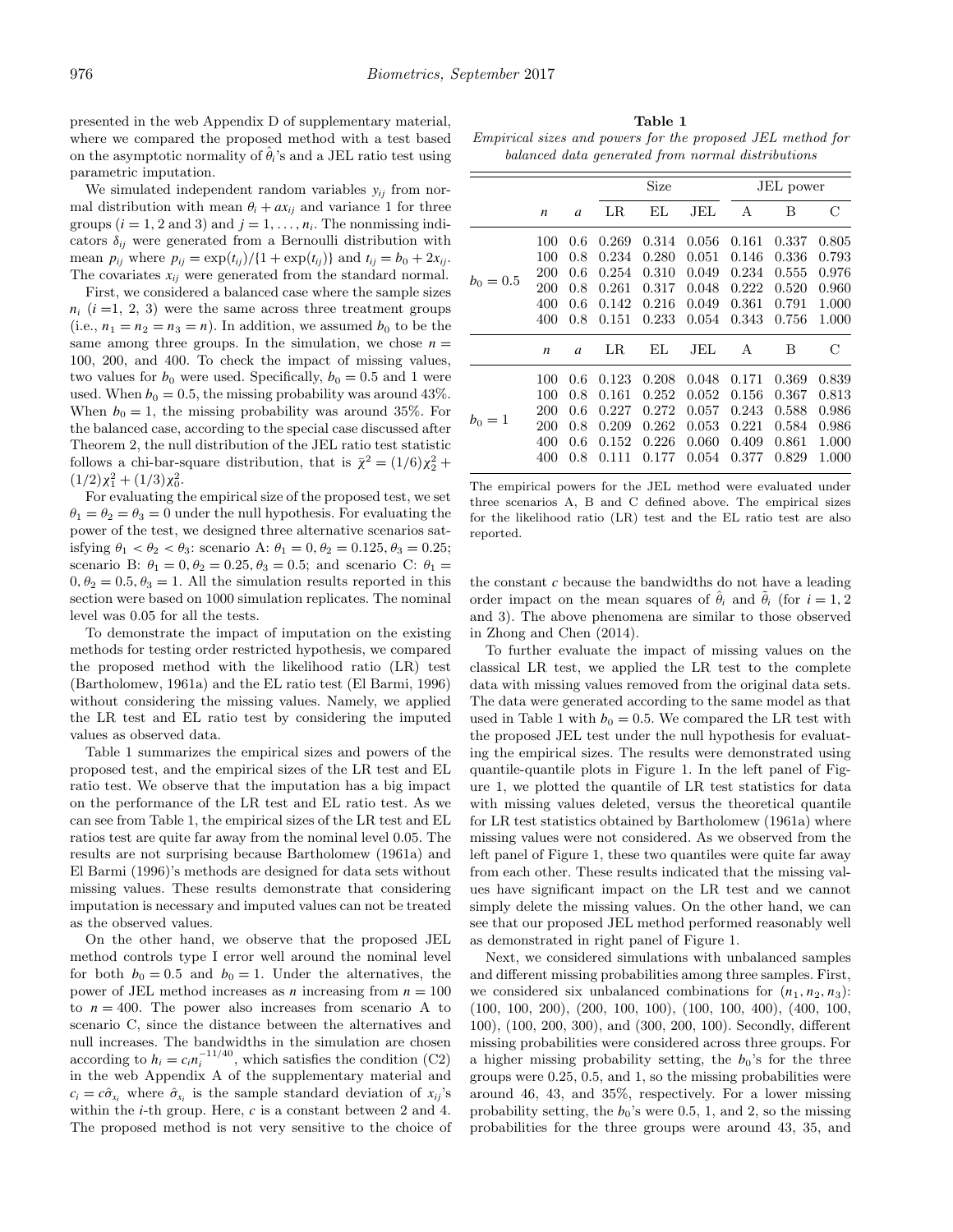

**Figure 1.** Quantile-quantile (QQ) plots of LR test with the missing values deleted (left panel) and the QQ plot of the proposed JEL test for data with imputation (right panel).

23%, respectively. The alternatives scenarios were the same as the alternatives in the balanced case. Namely, we considered three scenarios A, B, and C for evaluating the power of the proposed test.

Because neither LR test nor EL ratio test maintained the nominal level correctly in the balanced situation, we only considered JEL ratio test in the simulations with unbalanced samples. The asymptotic distribution of the proposed JEL ratio test was derived in Theorem 2, but the weights  $w_i$  do not have a simple expression. Therefore, we used computational method to estimate the weights  $w_i$ . The bandwidths were chosen similarly to the balanced cases.

The simulation results for unbalanced cases are summarized in Table 2. We can observe that the empirical type I errors are well controlled under the null hypothesis. As the differences between null and alternatives getting large, the powers of the proposed test increased to 1. This demonstrates the consistency of the proposed test.

To investigate the robustness of the proposed procedure in terms of distributions of responses, we also considered chi-square distributions in our simulation studies. Similar to the normal case, we considered the balanced and

unbalanced cases. In both situations, we used the similar simulation setups as the normal cases except that we changed the distribution for generating the response. More specifically, the responses were generated using the model  $y_{ii} =$ cally, the responses were generated using the model  $y_{ij} = (\theta_i + ax_{ij} + \varepsilon_{ij})/\sqrt{8}$ . Here,  $x_{ij}$  are independent standard normal, which are independent of  $\varepsilon_{ij}$ , and  $\varepsilon_{ij}$  are centralized chi-square distributed with degrees of freedom 4.

Table 3 summarizes the simulation results for balanced case with data generated from chi-square distributions. The proposed method was also compared with the LR test and the EL ratio test. Similar to the observation in Table 1, the empirical type I errors of the LR test and the EL ratio test were not well controlled. However, the proposed method can still control the type I error well even the distribution is not normally distributed any more. We can see that as the sample size increased, the power of the proposed test increased. As the alternatives deviated from the null, the powers of the proposed test increased.

The simulation results for chi-square distributed random variables with unbalanced samples are summarized in Table 4. The patterns in Table 4 are very similar to the patterns in Table 2. However, it is worth pointing out that the pro-

**Table 2**

Empirical sizes and powers of JEL ratio test for order restricted hypothesis with unbalanced samples and different missing probabilities among groups

| $(n_1, n_2, n_3)$ | Higher missing prob. |       |       |       | Lower missing prob. |       |       |       |  |
|-------------------|----------------------|-------|-------|-------|---------------------|-------|-------|-------|--|
|                   | Size                 |       | В     |       | <b>Size</b>         | А     | В     |       |  |
| (100, 100, 200)   | 0.050                | 0.340 | 0.772 | 1.000 | 0.055               | 0.343 | 0.802 | 1.000 |  |
| (200, 100, 100)   | 0.058                | 0.415 | 0.847 | 1.000 | 0.051               | 0.402 | 0.846 | 1.000 |  |
| (100, 100, 400)   | $0.056\,$            | 0.348 | 0.804 | 1.000 | 0.047               | 0.401 | 0.853 | 1.000 |  |
| (400, 100, 100)   | 0.073                | 0.535 | 0.935 | 1.000 | 0.055               | 0.530 | 0.943 | 1.000 |  |
| (100, 200, 300)   | 0.048                | 0.378 | 0.812 | 1.000 | 0.042               | 0.425 | 0.857 | 1.000 |  |
| (300, 200, 100)   | 0.064                | 0.473 | 0.927 | 1.000 | 0.049               | 0.460 | 0.920 | 1.000 |  |

The data are normally distributed in this table.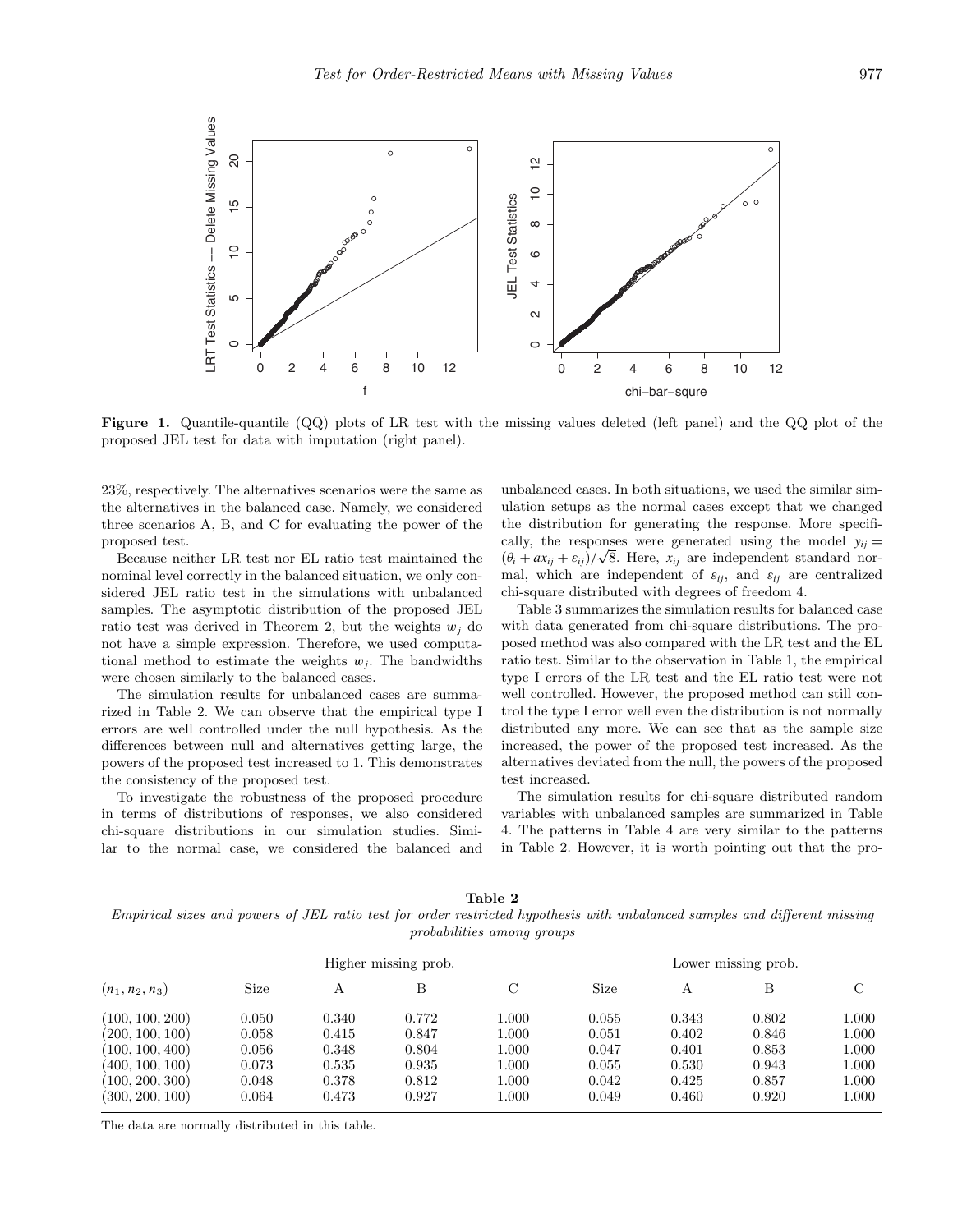**Table 3** Empirical sizes and powers for the proposed JEL method for balanced data generated from chi-square distributions

|             |                  |               | Size    |       |       | JEL power |       |       |
|-------------|------------------|---------------|---------|-------|-------|-----------|-------|-------|
|             | $\boldsymbol{n}$ | a             | $_{LR}$ | EL    | JEL   | А         | В     | С     |
|             | 100              | 0.6           | 0.276   | 0.285 | 0.054 | 0.104     | 0.207 | 0.501 |
| $b_0 = 0.5$ | 100              | 0.8           | 0.295   | 0.301 | 0.069 | 0.110     | 0.190 | 0.495 |
|             | 200              | 0.6           | 0.342   | 0.339 | 0.058 | 0.131     | 0.318 | 0.775 |
|             | 200              | 0.8           | 0.332   | 0.347 | 0.063 | 0.120     | 0.297 | 0.742 |
|             | 400              | 0.6           | 0.236   | 0.220 | 0.056 | 0.206     | 0.505 | 0.932 |
|             | 400              | 0.8           | 0.232   | 0.226 | 0.052 | 0.193     | 0.471 | 0.935 |
|             | $\boldsymbol{n}$ | $\mathfrak a$ | LR      | ΕL    | JEL   | A         | B     | С     |
|             | 100              | 0.6           | 0.246   | 0.252 | 0.053 | 0.104     | 0.213 | 0.539 |
| $b_0 = 1$   | 100              | 0.8           | 0.242   | 0.258 | 0.053 | 0.114     | 0.189 | 0.506 |
|             | 200              | 0.6           | 0.296   | 0.296 | 0.062 | 0.158     | 0.319 | 0.800 |
|             | 200              | 0.8           | 0.273   | 0.295 | 0.048 | 0.154     | 0.316 | 0.794 |
|             | 400              | 0.6           | 0.243   | 0.235 | 0.060 | 0.216     | 0.519 | 0.968 |
|             | 400              | 0.8           | 0.193   | 0.185 | 0.050 | 0.230     | 0.515 | 0.973 |

The empirical powers for the proposed JEL method were evaluated under three scenarios A, B and C defined above. The empirical sizes for the likelihood ratio (LR) test and the EL ratio test are also reported.

posed method can maintain the type I error correctly under all the combinations of sample sizes with chi-square distributed random variables.

# **6. An Application to ADNI Study**

In this section, we apply our proposed method to the motivation example given in the introduction part. AD is a common type of dementia, which decreases people's memory, thinking, and behavior abilities. ADNI is a longitudinal study initialed in 2004 [\(Mueller, et al., 2005\).](#page-8-0) One of the goals of this study is to find out a biomarker for the diagnosis of the AD. The data set we used includes 661 subjects enrolled between 2005 and 2007 with patients at different stages including AD, late mild cognitive impairment (LMCI), as well as CN elderly controls. The number of subjects in AD, LMCI, and CN are, respectively, 204, 318, and 139. More details about the ADNI study can be found at http://adni.loni.usc.edu.

The FDG-PET scanning provides brain imaging data that measure patients' CMRglc. It has been a widely used technique for early AD diagnosis for more than two decades ([Mosconi, et al., 2010; Johnson, et al., 2012\).](#page-8-0) Our interest is to test the significance of the monotonic changes among the means of the FDG values for three groups. Specifically, let *yij* be the FDG value for the *j*-th patient in the *i*-th group where  $i = 1$  for AD,  $i = 2$  for LMCI, and  $i = 3$  for CN. Assume that  $E(y_{ii}) = \theta_i$ . To confirm if CMRglc is an appropriate biomarker, as discussed in the introduction, we are interested in testing the following hypothesis

$$
H_0: \theta_1 = \theta_2 = \theta_3 \quad \text{vs.} \quad H_1: \theta_1 \le \theta_2 \le \theta_3
$$
  
with at least one strict inequality holds. (8)

The missing percentages for the FDG-PET scanning data at the three stages (AD, LMCI, and CN) are around 79.4, 53.0, and 63*.*3%, respectively. The missingness is due to various reasons. For example, some participants do not agree on the consent of the PET scan, or have some specific exclusion (e.g., a history of radiation therapy) to the PET scan. To impute the missing values, we consider using the magnetic resonance imaging (MRI) data and age information as covariates. MRI is a principle component of the ADNI study that is important for tracking the progression of AD, and MRI data were observed for almost every patient.

A total of three volumes of brain regions measured by MRI was utilized, which include the volumes of fusiform, hippocampus, and the whole brain. These three brain region volumes and age information were the candidate covariates. In order to find the covariates associated with the missingness, we performed a logistic regression using the above six covariates and the binary nonmissing indicators  $\delta_{ii}$ 's as responses. A stepwise forward logistic regression was used to select the best model. The final selected model with the smallest AIC  $(AIC = 867.34)$  contained two covariates: the volumes of hippocampus and fusiform regions. Therefore, we used the volumes of hippocampus and fusiform areas as the covariates for the nonparametric kernel imputation. More details about the stepwise forward logistic regression are included in webbased Appendix E. The covariate Age was not selected into the imputation model. This might be partially due to the fact that the volumes of the hippocampus and fusiform areas have significant linear relationship with Age. The imputation model was chosen based on the data set and information avail-

**Table 4**

Empirical sizes and powers of JEL ratio test for order restricted hypothesis with unbalanced samples and different missing probabilities among groups

| $(n_1, n_2, n_3)$ |       |       | Higher missing prob. |       | Lower missing prob. |       |       |       |
|-------------------|-------|-------|----------------------|-------|---------------------|-------|-------|-------|
|                   | Size  | А     | В                    | C     | Size                | А     |       | C     |
| (100, 100, 200)   | 0.057 | 0.178 | 0.285                | 0.613 | 0.053               | 0.196 | 0.326 | 0.654 |
| (200, 100, 100)   | 0.051 | 0.201 | 0.312                | 0.669 | 0.045               | 0.187 | 0.359 | 0.746 |
| (100, 100, 400)   | 0.044 | 0.207 | 0.319                | 0.648 | 0.054               | 0.208 | 0.347 | 0.711 |
| (400, 100, 100)   | 0.070 | 0.214 | 0.389                | 0.822 | 0.043               | 0.224 | 0.374 | 0.865 |
| (100, 200, 300)   | 0.054 | 0.222 | 0.374                | 0.663 | 0.052               | 0.192 | 0.355 | 0.741 |
| (300, 200, 100)   | 0.048 | 0.207 | 0.366                | 0.774 | 0.045               | 0.199 | 0.369 | 0.796 |

The data are chi-square distributed in this table.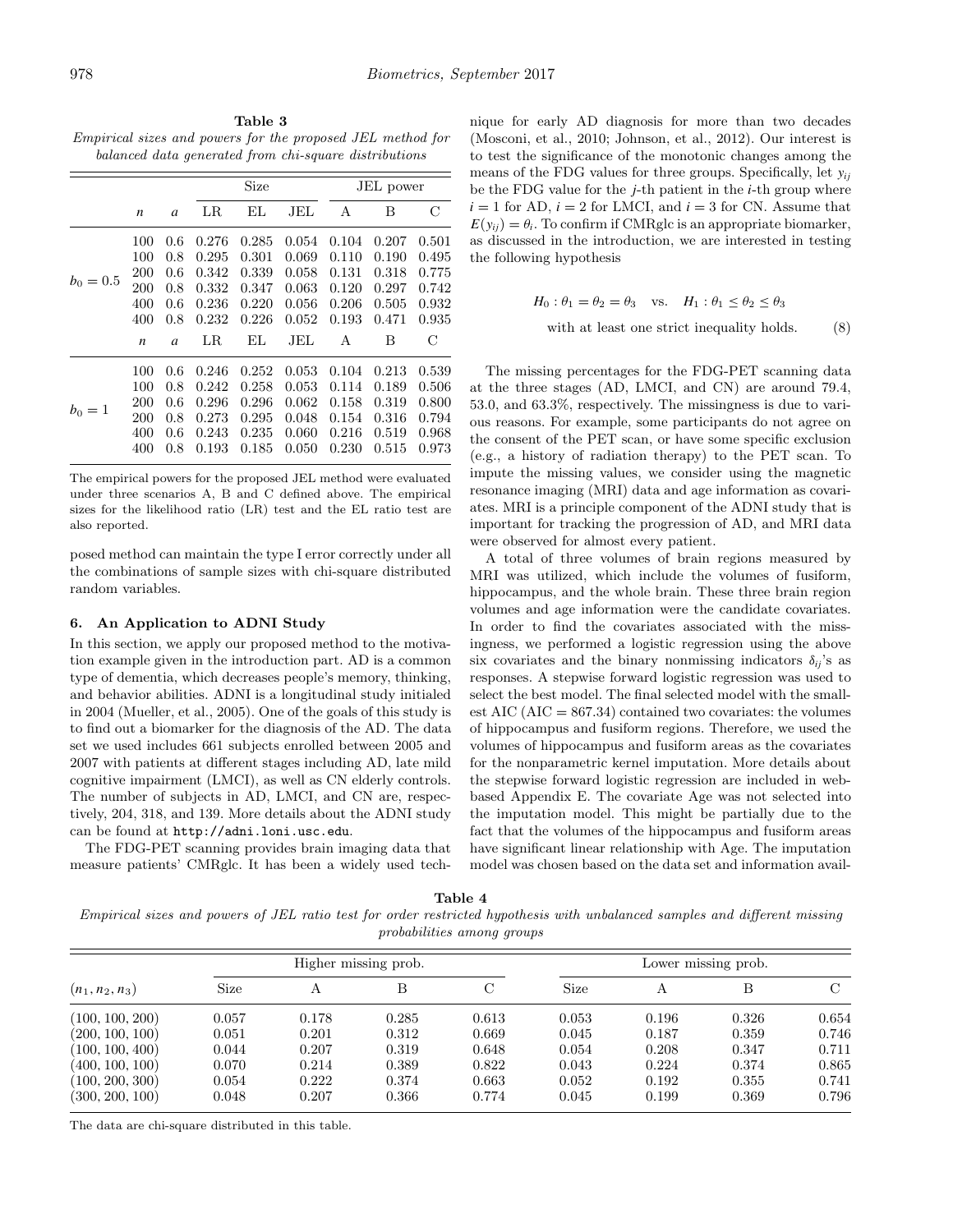

**Figure 2.** Left panel: Side-by-side boxplots of the FDG values for patients that at different stages of the AD: AD, late mild cognitive impairment (LMCI) and CN. Right panel: Test statistics values and the cutoff values among 100 repetitions.

able to us. If more information related to the missingness (e.g., participant's consent for the PET scan) is available, it could be incorporated to improve the imputation model.

To obtain some insight about the means  $\theta_1$ ,  $\theta_2$ , and  $\theta_3$ , we provide the box plots for values of  $y_{ij}$  for patients at three different stages in left panel of Figure 2. It can be clearly observed from the box plots that the means among three groups change monotonically.

To formally test the hypothesis in equation (8), we applied the proposed JEL ratio test. We randomly sampled around 86% of the individuals  $(n_1 = 120, n_2 = 275, \text{ and } n_3 = 176),$ respectively, from the AD, LMCI, and CN groups and performed the proposed JEL ratio test on each sampled data set. We repeated the above procedure for 100 times, and obtained the corresponding test statistic values  $\Lambda_n^{(b)}$  for  $b = 1, \ldots, 100$ . The test statistics values  $\Lambda_n^{(b)}$  ranged between 38.22 and 55.49. The average and standard deviation of the 100 test statistics  $\Lambda_n^{(b)}$  were, respectively, 45.61 and 3.96. To check the significance, the chi-bar-square distributions under the null were generated using simulation. Specifically, for each sampled data set, the pseudo-values were calculated, and  $\sigma_i^2$ 's were estimated based on the variances of the pseudo-values  $v_{ij}$ 's. Then the chi-bar-square weights  $w_i$ 's can be obtained using numerical integration. The upper 5% quantile of the chi-bar-square distributions ranged between 3*.*29 and 4*.*18. We illustrate the test statistics and cutoff values in the right panel of Figure 2. From the plot, it is easy to see that all the test statistic values are above the cutoff points. Therefore, JEL ratio test rejects the null hypothesis for all the 100 random samples. Based on the simulation results in Tables 1–3, the proposed method maintained the type I error under various missing probabilities but less powerful as the missing probability increased. In this real data application, the null hypotheses were rejected for all random samples even when the AD group had missing probability as high as 79.4%. This might indicate that the monotone relationship among *θi*'s was strong, and CMRglc was a good biomarker for distinguishing different stages of AD.

# **7. Concluding Remarks**

In this article, we studied the problem of testing order restricted means for data with nonparametric imputation. We employed the jackknife EL ratio statistics to construct the test statistics. The asymptotic distribution of the test statistic was derived under the null hypothesis. It turns out the asymptotic null distribution follows a chi-bar-square distribution, which is very easy for implementation. The proposed method is robust to the underlying distribution of the data. No normality assumption is needed. The major contribution of this article is on proposing a formal procedure for testing order restricted means when part of the data are missing and imputed using a nonparametric kernel regression. To the best of our knowledge, no formal procedure in the literature considers the problem of missing values for testing order restricted means. Our proposed procedure bridges this important gap. Our simulation studies have demonstrated that the proposed procedure is valid for various normally and nonnormally distributed data, and is able to accommodate data with nonparametric imputation.

We considered a nonparametric imputation method in this article. As an alternative, one could consider a parametric imputation method. The asymptotic distribution of the JEL test statistic with parametric imputation could be derived similarly. The JEL method with parametric imputation works well if the parametric imputation model (i.e., the conditional expectation of  $y$  given  $x$ ) is correctly specified. However, the derived asymptotic null distribution may not be valid for JEL method with an incorrect imputation model. This is because the asymptotic behaviors of jackknife pseudo values based on an incorrect imputation model are different from that based